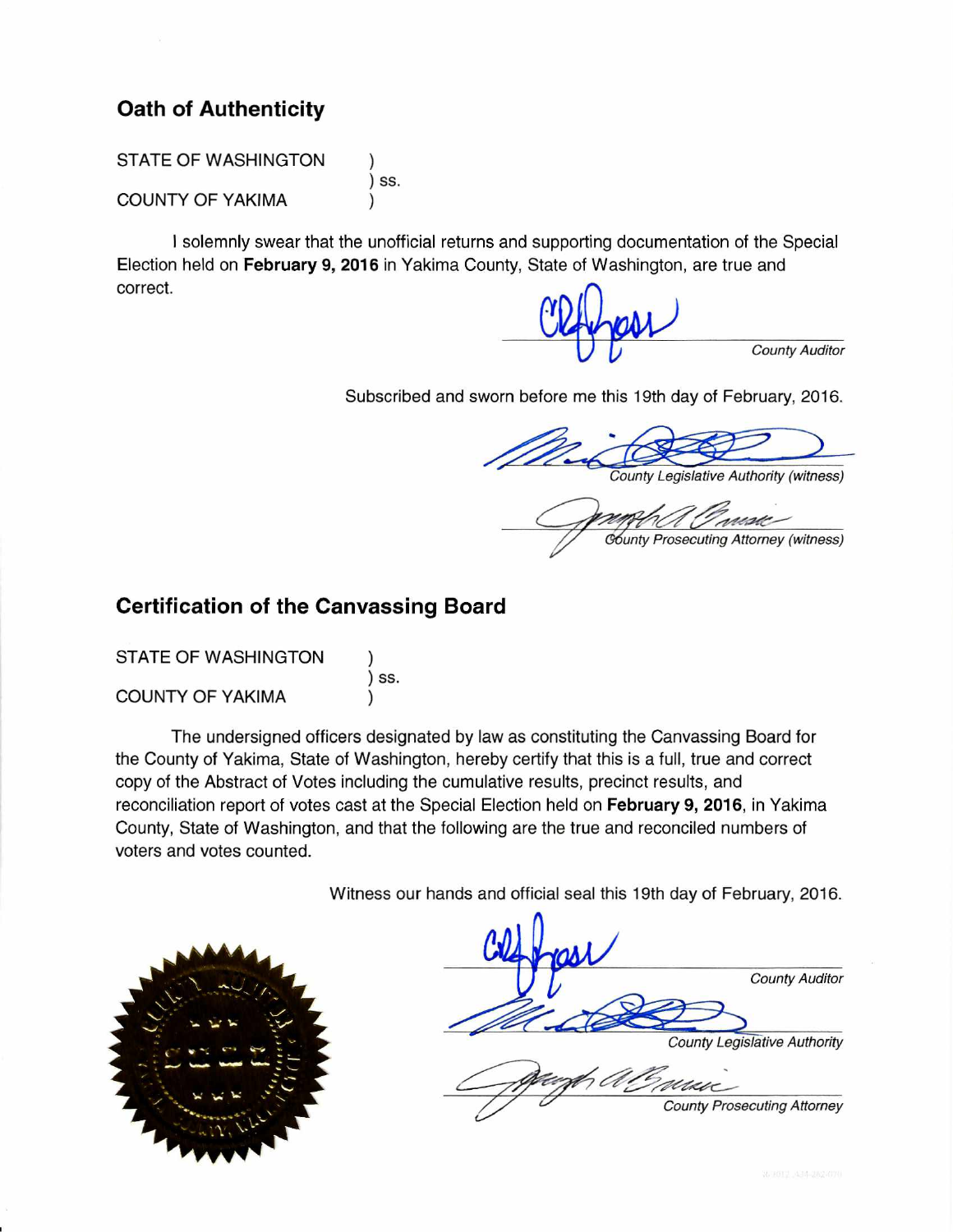| <b>Reconciliation Form</b>                                                                                                                            |                                                          |                                                                                                                                    |                         |                                                                             |                                                                  |                                             |
|-------------------------------------------------------------------------------------------------------------------------------------------------------|----------------------------------------------------------|------------------------------------------------------------------------------------------------------------------------------------|-------------------------|-----------------------------------------------------------------------------|------------------------------------------------------------------|---------------------------------------------|
|                                                                                                                                                       |                                                          |                                                                                                                                    |                         | Registered voters eligible to participate                                   |                                                                  |                                             |
| County name                                                                                                                                           | Yakima                                                   |                                                                                                                                    |                         | Active registered voters                                                    |                                                                  | 61,140                                      |
| <b>Election date</b>                                                                                                                                  | February 9, 2016                                         |                                                                                                                                    |                         | <b>Inactive</b> registered voters                                           |                                                                  | 5,919                                       |
|                                                                                                                                                       | Category Reconciliation (detailed accounting of ballots) |                                                                                                                                    |                         |                                                                             |                                                                  |                                             |
|                                                                                                                                                       |                                                          |                                                                                                                                    |                         |                                                                             |                                                                  |                                             |
|                                                                                                                                                       | <b>Issued</b><br>(number of voters issued ballots)       | <b>Ballots Received</b>                                                                                                            | <b>Ballots Accepted</b> | <b>Ballots Not Counted</b><br><b>Ballots forwarded to</b><br>other counties | <b>Ballots Rejected</b>                                          |                                             |
| <b>Totals for all voter</b><br>categories                                                                                                             | 61,239                                                   | 18,443                                                                                                                             | 18,352                  | $\mathbf{0}$                                                                | 91                                                               | Discrepancy<br>(If zero, category balances) |
| <b>UOCAVA</b>                                                                                                                                         | 511                                                      | 53                                                                                                                                 | 53                      | n/a                                                                         | 0                                                                | $\mathbf{0}$                                |
| Federal write-in                                                                                                                                      | n/a                                                      | $\pmb{0}$                                                                                                                          | 0                       | n/a                                                                         | $\pmb{0}$                                                        | $\mathbf{0}$                                |
| Provisional<br>(include provisional ballots from other<br>counties)                                                                                   | 0                                                        | $\pmb{0}$                                                                                                                          | 0                       | $\pmb{0}$                                                                   | $\pmb{0}$                                                        | $\mathbf{0}$                                |
| <b>DREs</b><br>(do not report ballots filled in with<br>Automarks)                                                                                    | $\mathbf{1}$                                             | $\mathbf{1}$                                                                                                                       | $\mathbf{1}$            | n/a                                                                         | 0                                                                | $\mathbf{0}$                                |
| All voters not reported<br>above<br>(including regular ballots & ACP)                                                                                 | 60,727                                                   | 18,389                                                                                                                             | 18,298                  | $\mathbf 0$                                                                 | 91                                                               | $\mathbf{0}$                                |
| Are all separate category discrepancy cells zero?<br>If other than zero, check calculations or provide explanation<br>of the category discrepancy.    |                                                          | <b>Write Answer Here</b>                                                                                                           |                         |                                                                             |                                                                  |                                             |
| Voters credited to ballots counted<br>! Use Enter to move down                                                                                        |                                                          | If the number of "total valid ballots" differs from the number of "ballots counted,"<br>provide an explanation in the space below. |                         |                                                                             | <b>Overall Ballot Reconciliation</b><br>! Use Enter to move down |                                             |
| <b>Credited voters in EMS</b>                                                                                                                         | 18,353                                                   | <b>Write Explanation Here</b>                                                                                                      |                         |                                                                             | <b>Ballots Received</b>                                          | 18,443                                      |
| Subtract: credited envelopes<br>without ballots                                                                                                       | 1                                                        |                                                                                                                                    |                         |                                                                             | Counted                                                          | 18,352                                      |
| Add: voters not credited in EMS<br>(examples: FWAB or ACP)                                                                                            | $\mathbf 0$                                              |                                                                                                                                    |                         |                                                                             | Not Counted                                                      | 91                                          |
| <b>Total valid ballots</b>                                                                                                                            | 18,352                                                   |                                                                                                                                    |                         |                                                                             | Discrepancy                                                      | $\bullet$                                   |
| Discrepancy                                                                                                                                           | $\pmb{0}$                                                |                                                                                                                                    |                         |                                                                             |                                                                  |                                             |
| If unable to reconcile the number of ballots received,<br>counted, and/or rejected, use this space to describe the<br>investigative process followed. |                                                          | <b>Write Explanation Here</b>                                                                                                      |                         |                                                                             |                                                                  |                                             |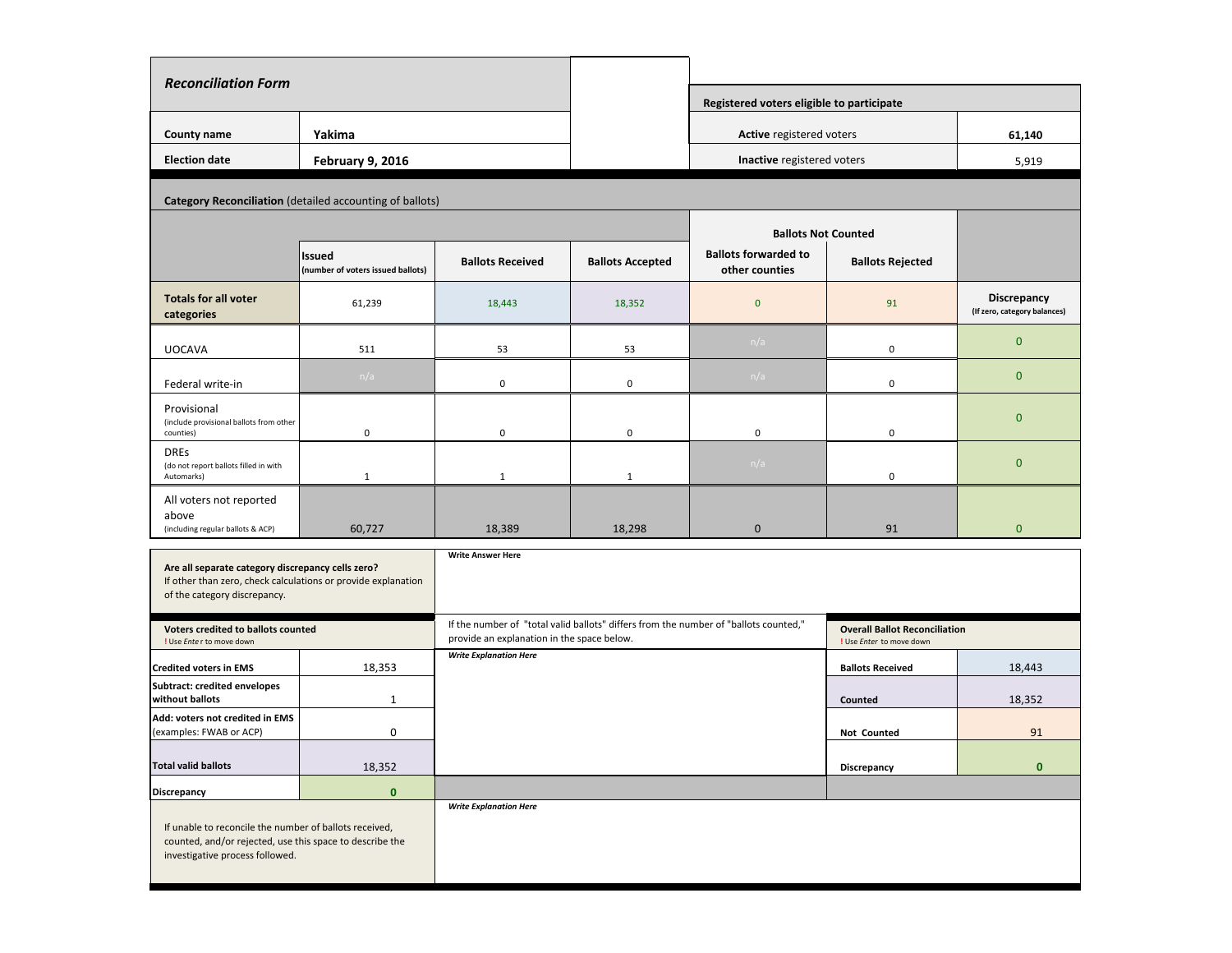| County name                                                             | Yakima                       |                                                                                                |             | Active registered voters                                                                           | 61,140                        |
|-------------------------------------------------------------------------|------------------------------|------------------------------------------------------------------------------------------------|-------------|----------------------------------------------------------------------------------------------------|-------------------------------|
|                                                                         |                              | Additional information requested by the Secretary of State. Please answer the questions below: |             |                                                                                                    |                               |
| For all returned ballots, how many were by:                             |                              | Of all ballots returned, how many were<br>generated through:                                   |             |                                                                                                    |                               |
| Email                                                                   | 9                            | MyBallot                                                                                       | $\mathbf 0$ |                                                                                                    |                               |
| Fax                                                                     | 0                            | Other online programs                                                                          | 0           | Please provide an estimate of the number of voters using<br>the AutoMark® in the box to the right. | AutoMark <sup>®</sup> voters: |
| Deposited at staffed, unstaffed<br>deposit sites and voting<br>centers. | 2,595                        | eballot option originating<br>from county                                                      | 12          |                                                                                                    |                               |
| Report prepared by                                                      | K. Fisher, Elections Manager |                                                                                                |             |                                                                                                    |                               |
| Contact number                                                          | 509.574.1340                 |                                                                                                |             |                                                                                                    |                               |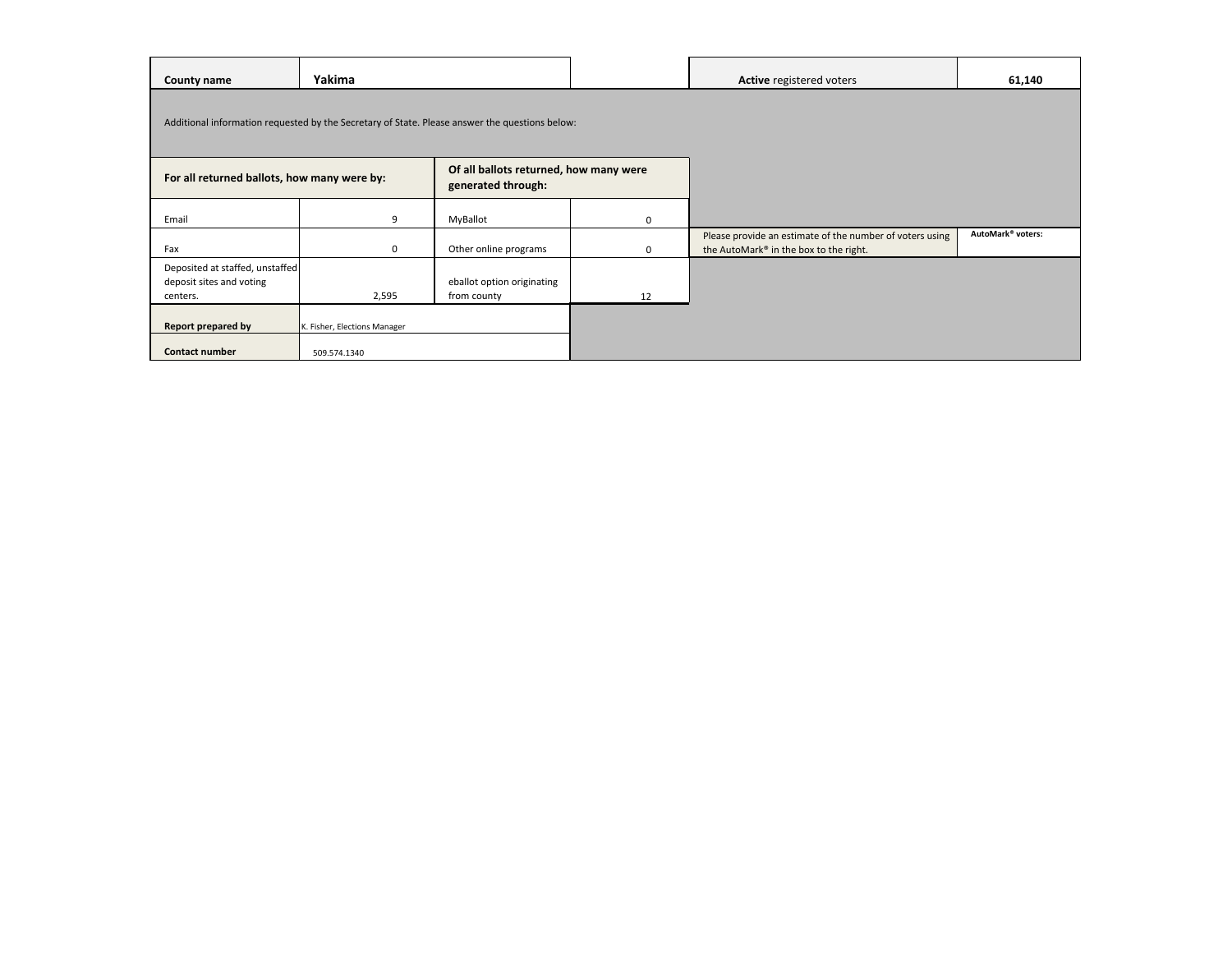## **Cumulative Report — Official Special Election — Yakima County, Washington — February 09, 2016**

**Page 1 of 2**

**02/19/2016 08:22 AM**

Precincts Reporting 0 of 113 = 0.00%

|            | Total Number of Voters: 18,352 of 61,138 = 30.02%                            |                |                           |             |       |                |              | Precincts Reporting 0 of 1 |
|------------|------------------------------------------------------------------------------|----------------|---------------------------|-------------|-------|----------------|--------------|----------------------------|
| Party      | Candidate                                                                    |                | <b>Total Ballots Cast</b> | $\sf NA$    |       |                | <b>Total</b> |                            |
|            | Union Gap School District No. 2 Proposition No. 1 M&O Levy, Vote For 1       |                |                           |             |       |                |              |                            |
| Levy - Yes |                                                                              | 208            | 59.77%                    | $\mathbf 0$ | 0.00% | 208            | 59.77%       |                            |
| Levy - No  |                                                                              | 140            | 40.23%                    | $\mathbf 0$ | 0.00% | 140            | 40.23%       |                            |
|            | <b>Cast Votes:</b>                                                           | 348            | 100.00%                   | $\mathbf 0$ | 0.00% |                | 348 100.00%  |                            |
|            | Over Votes:                                                                  | $\mathbf 0$    | 0.00%                     | $\mathbf 0$ | 0.00% | $\mathbf 0$    | 0.00%        |                            |
|            | <b>Under Votes:</b>                                                          | $\mathbf 0$    | 0.00%                     | $\pmb{0}$   | 0.00% | $\mathbf 0$    | 0.00%        |                            |
|            | Naches Valley School District No. JT3 Proposition No. 1 M&O Levy, Vote For 1 |                |                           |             |       |                |              |                            |
| Levy - Yes |                                                                              | 1,276          | 62.09%                    | $\mathbf 0$ | 0.00% | 1,276          | 62.09%       |                            |
| Levy - No  |                                                                              | 779            | 37.91%                    | $\mathbf 0$ | 0.00% | 779            | 37.91%       |                            |
|            | <b>Cast Votes:</b>                                                           | 2,055          | 99.76%                    | 0           | 0.00% | 2,055          | 99.76%       |                            |
|            | Over Votes:                                                                  | $\overline{2}$ | 0.10%                     | $\mathbf 0$ | 0.00% | $\overline{c}$ | 0.10%        |                            |
|            | <b>Under Votes:</b>                                                          | 3              | 0.15%                     | $\mathbf 0$ | 0.00% | 3              | 0.15%        |                            |
|            | Yakima School District No. 7 Proposition No. 1 M&O Levy, Vote For 1          |                |                           |             |       |                |              |                            |
| Levy - Yes |                                                                              | 5,237          | 66.59%                    | 0           | 0.00% | 5,237          | 66.59%       |                            |
| Levy - No  |                                                                              | 2,627          | 33.41%                    | 0           | 0.00% | 2,627          | 33.41%       |                            |
|            | <b>Cast Votes:</b>                                                           | 7,864          | 99.86%                    | $\mathbf 0$ | 0.00% | 7,864          | 99.86%       |                            |
|            | Over Votes:                                                                  | $\mathbf{1}$   | 0.01%                     | $\pmb{0}$   | 0.00% | $\mathbf 1$    | 0.01%        |                            |
|            | <b>Under Votes:</b>                                                          | 10             | 0.13%                     | 0           | 0.00% | 10             | 0.13%        |                            |
|            | Wahluke School District No. 73 Proposition No. 1 M&O Levy, Vote For 1        |                |                           |             |       |                |              |                            |
| Levy - Yes |                                                                              | 2              | 100.00%                   | $\mathbf 0$ | 0.00% |                | 2 100.00%    |                            |
| Levy - No  |                                                                              | $\mathbf 0$    | 0.00%                     | $\mathbf 0$ | 0.00% | 0              | 0.00%        |                            |
|            | <b>Cast Votes:</b>                                                           |                | 2 100.00%                 | $\mathbf 0$ | 0.00% |                | 2 100.00%    |                            |
|            | Over Votes:                                                                  | $\mathbf 0$    | 0.00%                     | $\pmb{0}$   | 0.00% | $\pmb{0}$      | 0.00%        |                            |
|            | <b>Under Votes:</b>                                                          | $\mathbf 0$    | 0.00%                     | 0           | 0.00% | 0              | 0.00%        |                            |
|            | Selah School District No. 119 Proposition No. 1 M&O Levy, Vote For 1         |                |                           |             |       |                |              |                            |
| Levy - Yes |                                                                              | 2,460          | 63.62%                    | $\mathbf 0$ | 0.00% | 2,460          | 63.62%       |                            |
| Levy - No  |                                                                              | 1,407          | 36.38%                    | $\mathbf 0$ | 0.00% | 1,407          | 36.38%       |                            |
|            | <b>Cast Votes:</b>                                                           | 3,867          | 99.87%                    | $\mathbf 0$ | 0.00% | 3,867          | 99.87%       |                            |
|            | Over Votes:                                                                  | $\pmb{0}$      | 0.00%                     | 0           | 0.00% | $\mathbf 0$    | $0.00\%$     |                            |
|            | <b>Under Votes:</b>                                                          | 5              | 0.13%                     | $\mathbf 0$ | 0.00% | 5              | 0.13%        |                            |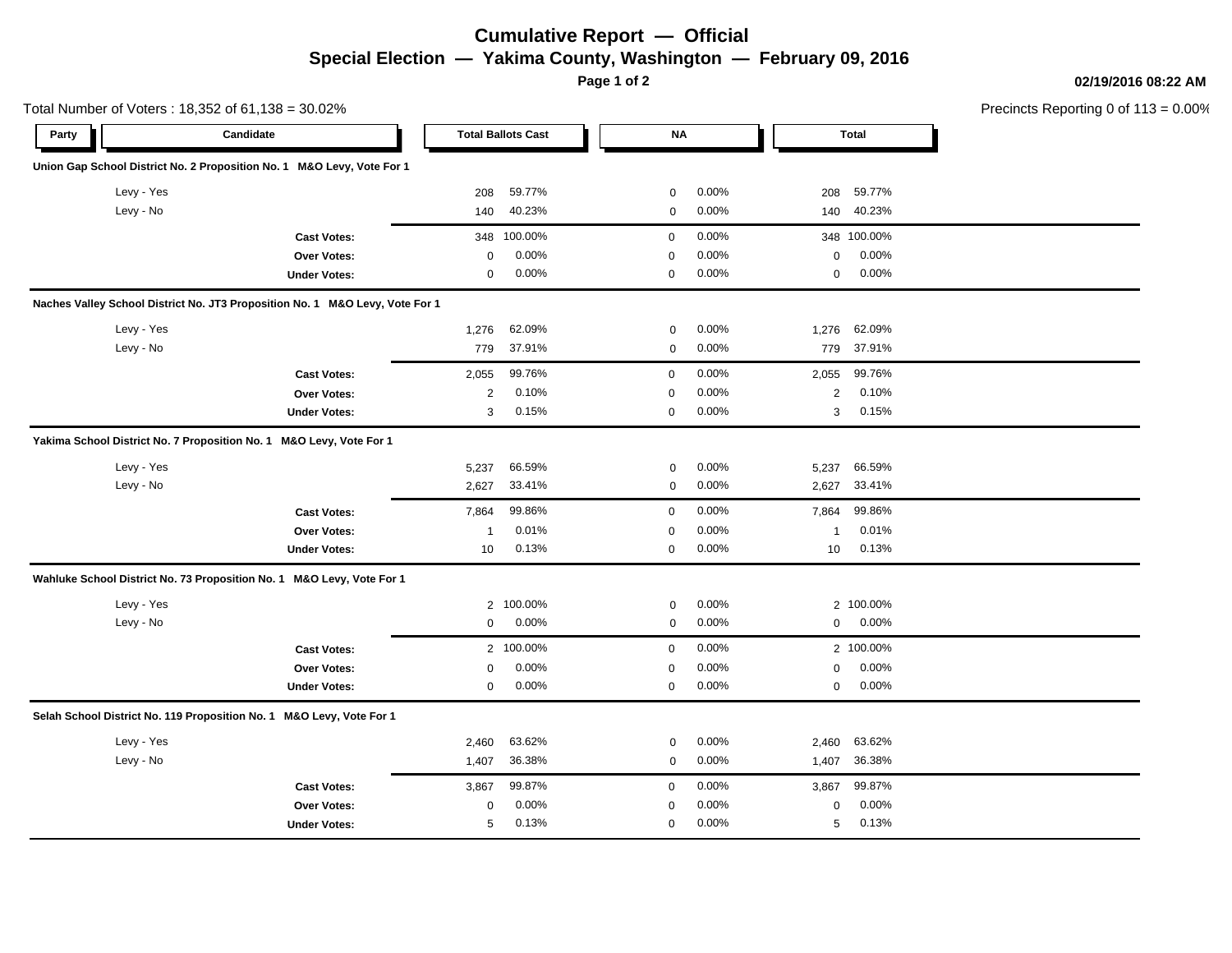# **Cumulative Report — Official Special Election — Yakima County, Washington — February 09, 2016**

**Page 2 of 2**

#### **02/19/2016 08:22 AM**

Precincts Reporting 0 of 113 = 0.00%

|                | Total Number of Voters: 18,352 of 61,138 = 30.02%                            |             |                           |             |       |                |               | Precincts Reporting 0 of 1 |
|----------------|------------------------------------------------------------------------------|-------------|---------------------------|-------------|-------|----------------|---------------|----------------------------|
| Party          | Candidate                                                                    |             | <b>Total Ballots Cast</b> | <b>NA</b>   |       |                | Total         |                            |
|                | Mabton School District No. 120 Proposition No. 1 M&O Levy, Vote For 1        |             |                           |             |       |                |               |                            |
| Levy - Yes     |                                                                              | 113         | 53.30%                    | 0           | 0.00% |                | 113 53.30%    |                            |
| Levy - No      |                                                                              | 99          | 46.70%                    | $\mathbf 0$ | 0.00% | 99             | 46.70%        |                            |
|                | <b>Cast Votes:</b>                                                           |             | 212 100.00%               | 0           | 0.00% |                | 212 100.00%   |                            |
|                | Over Votes:                                                                  | $\mathbf 0$ | 0.00%                     | 0           | 0.00% | 0              | 0.00%         |                            |
|                | <b>Under Votes:</b>                                                          | $\mathbf 0$ | 0.00%                     | 0           | 0.00% | 0              | 0.00%         |                            |
|                | Sunnyside School District No. 201 Proposition No. 1 M&O Levy, Vote For 1     |             |                           |             |       |                |               |                            |
| Levy - Yes     |                                                                              | 1,280       | 63.12%                    | $\mathbf 0$ | 0.00% | 1,280          | 63.12%        |                            |
| Levy - No      |                                                                              | 748         | 36.88%                    | 0           | 0.00% | 748            | 36.88%        |                            |
|                | <b>Cast Votes:</b>                                                           | 2,028       | 100.00%                   | 0           | 0.00% |                | 2,028 100.00% |                            |
|                | Over Votes:                                                                  | $\mathbf 0$ | 0.00%                     | 0           | 0.00% | 0              | 0.00%         |                            |
|                | <b>Under Votes:</b>                                                          | $\mathbf 0$ | 0.00%                     | 0           | 0.00% | 0              | $0.00\%$      |                            |
|                | Highland School District No. 203 Proposition No. 1 M&O Levy, Vote For 1      |             |                           |             |       |                |               |                            |
| Levy - Yes     |                                                                              | 613         | 63.07%                    | 0           | 0.00% | 613            | 63.07%        |                            |
| Levy - No      |                                                                              | 359         | 36.93%                    | 0           | 0.00% | 359            | 36.93%        |                            |
|                | <b>Cast Votes:</b>                                                           | 972         | 99.79%                    | $\mathbf 0$ | 0.00% | 972            | 99.79%        |                            |
|                | Over Votes:                                                                  | $\mathsf 0$ | 0.00%                     | 0           | 0.00% | 0              | 0.00%         |                            |
|                | <b>Under Votes:</b>                                                          | 2           | 0.21%                     | 0           | 0.00% | $\overline{2}$ | 0.21%         |                            |
|                | Zillah School District No. 205 Proposition No. 1 M&O Levy, Vote For 1        |             |                           |             |       |                |               |                            |
| Levy - Yes     |                                                                              | 688         | 70.13%                    | $\mathbf 0$ | 0.00% | 688            | 70.13%        |                            |
| Levy - No      |                                                                              | 293         | 29.87%                    | $\mathbf 0$ | 0.00% | 293            | 29.87%        |                            |
|                | <b>Cast Votes:</b>                                                           |             | 981 100.00%               | $\mathbf 0$ | 0.00% |                | 981 100.00%   |                            |
|                | Over Votes:                                                                  | 0           | 0.00%                     | 0           | 0.00% | 0              | 0.00%         |                            |
|                | <b>Under Votes:</b>                                                          | 0           | 0.00%                     | 0           | 0.00% | 0              | 0.00%         |                            |
|                | Naches Park & Recreation District Proposition No. 1 Special Levy, Vote For 1 |             |                           |             |       |                |               |                            |
| Tax Levy - Yes |                                                                              | 352         | 67.69%                    | $\mathbf 0$ | 0.00% | 352            | 67.69%        |                            |
| Tax Levy - No  |                                                                              | 168         | 32.31%                    | $\mathsf 0$ | 0.00% | 168            | 32.31%        |                            |
|                | <b>Cast Votes:</b>                                                           | 520         | 99.24%                    | 0           | 0.00% | 520            | 99.24%        |                            |
|                | Over Votes:                                                                  | $\mathbf 0$ | 0.00%                     | 0           | 0.00% | 0              | 0.00%         |                            |
|                | <b>Under Votes:</b>                                                          | 4           | 0.76%                     | 0           | 0.00% | 4              | 0.76%         |                            |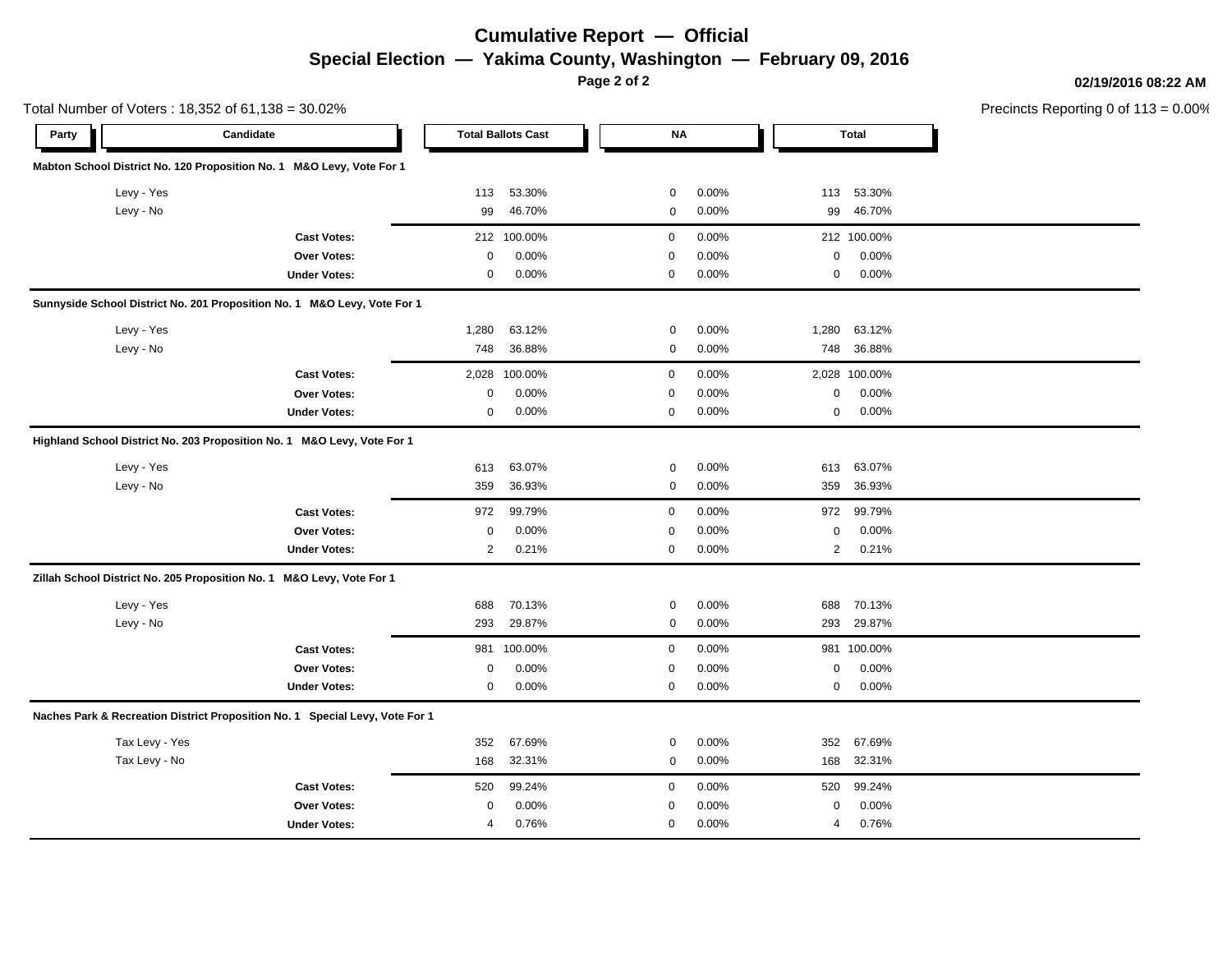### **Special Election — Yakima County, Washington — February 09, 2016**

**Page 1 of 11 02/19/2016 08:28 AM**

Total Number of Voters: 18,352 of 61,138 = 30.02% Contract 2000 Precincts Reporting 0 of 113 = 0.00%

### **Union Gap School District No. 2 Proposition No. 1 M&O Levy**

| <b>Precinct</b> | <b>By Mail</b><br><b>Ballots</b><br>Cast | Total<br><b>Ballots</b><br>Cast | Registered<br><b>Voters</b> | Percent<br>Turnout | မိ<br>ω | <u>۽</u> | Totals |
|-----------------|------------------------------------------|---------------------------------|-----------------------------|--------------------|---------|----------|--------|
| 2301            | 128                                      | 128                             | 606                         | 21.12%             | 71      | 57       | 128    |
| 2303            | 171                                      | 171                             | 679                         | 25.18%             | 106     | 65       | 171    |
| 2306            | 30                                       | 30                              | 91                          | 32.97%             | 14      | 16       | 30     |
| 4624            | 19                                       | 19                              | 58                          | 32.76%             | 17      | 2        | 19     |
| Provisional     |                                          | $\Omega$                        | $\mathbf 0$                 | 00.00%             |         |          |        |
| <b>Totals</b>   | 348                                      | 348                             | 1434                        |                    | 208     | 140      | 348    |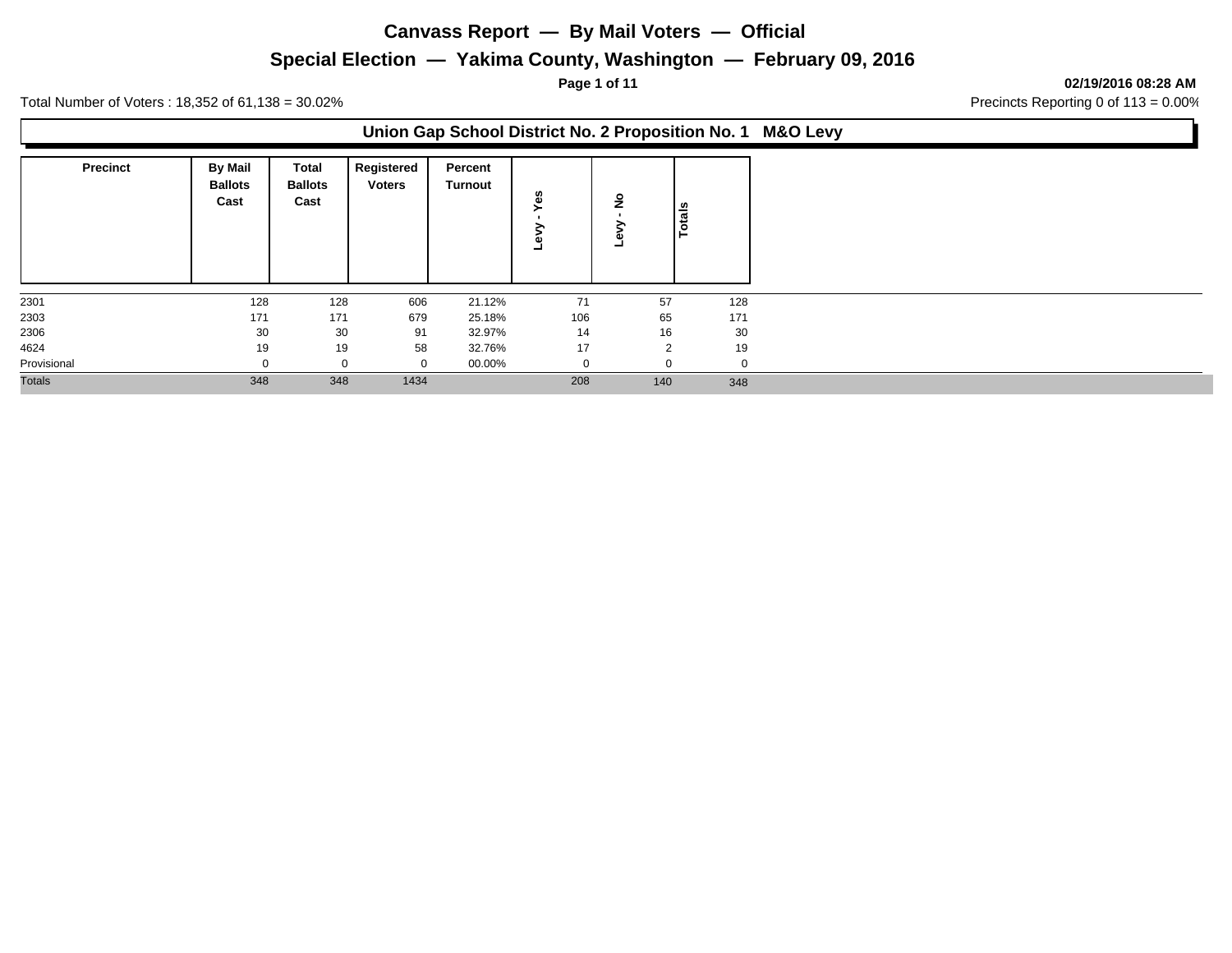### **Special Election — Yakima County, Washington — February 09, 2016**

**Page 2 of 11 02/19/2016 08:28 AM**

Total Number of Voters: 18,352 of 61,138 = 30.02% Contract 2000 Precincts Reporting 0 of 113 = 0.00%

### **Naches Valley School District No. JT3 Proposition No. 1 M&O Levy**

| <b>Precinct</b> | <b>By Mail</b><br><b>Ballots</b><br>Cast | Total<br><b>Ballots</b><br>Cast | Registered<br><b>Voters</b> | Percent<br>Turnout | Yes<br>$\blacksquare$<br>Levy | $\frac{1}{2}$<br>$\blacksquare$<br>Levy | Totals         |
|-----------------|------------------------------------------|---------------------------------|-----------------------------|--------------------|-------------------------------|-----------------------------------------|----------------|
| 0168            | $\overline{7}$                           | $\overline{7}$                  | 18                          | 38.89%             | 3                             | $\overline{4}$                          | $\overline{7}$ |
| 0169            | 0                                        | $\mathbf 0$                     |                             | 00.00%             | 0                             | 0                                       | $\mathbf 0$    |
| 1301            | 198                                      | 198                             | 458                         | 43.23%             | 147                           | 50                                      | 197            |
| 3204            | 41                                       | 41                              | 81                          | 50.62%             | 24                            | 17                                      | 41             |
| 3208            | 35                                       | 35                              | 132                         | 26.52%             | 28                            | $\overline{7}$                          | 35             |
| 3305            | 277                                      | 277                             | 688                         | 40.26%             | 164                           | 111                                     | 275            |
| 3308            | 3                                        | 3                               | $\overline{7}$              | 42.86%             | $\overline{1}$                | $\overline{2}$                          | 3              |
| 3313            | 102                                      | 102                             | 237                         | 43.04%             | 70                            | 31                                      | 101            |
| 3602            | 414                                      | 414                             | 1106                        | 37.43%             | 277                           | 137                                     | 414            |
| 3904            | 75                                       | 75                              | 220                         | 34.09%             | 40                            | 35                                      | 75             |
| 3905            | 88                                       | 88                              | 246                         | 35.77%             | 45                            | 43                                      | 88             |
| 4102            | 289                                      | 289                             | 630                         | 45.87%             | 161                           | 128                                     | 289            |
| 4108            | 10                                       | 10                              | 19                          | 52.63%             | 10                            | $\mathbf{0}$                            | 10             |
| 4111            | 334                                      | 334                             | 843                         | 39.62%             | 204                           | 129                                     | 333            |
| 4115            | 160                                      | 160                             | 381                         | 41.99%             | 90                            | 70                                      | 160            |
| 4503            | 25                                       | 25                              | 77                          | 32.47%             | 10                            | 15                                      | 25             |
| 4627            |                                          |                                 | 9                           | 11.11%             |                               | $\mathbf 0$                             |                |
| 5010            |                                          |                                 |                             | 100.00%            |                               | $\mathbf 0$                             |                |
| Provisional     | $\mathbf 0$                              | $\Omega$                        | $\mathbf 0$                 | 00.00%             | $\mathbf 0$                   | $\mathbf 0$                             | $\mathbf 0$    |
| <b>Totals</b>   | 2060                                     | 2060                            | 5154                        |                    | 1276                          | 779                                     | 2055           |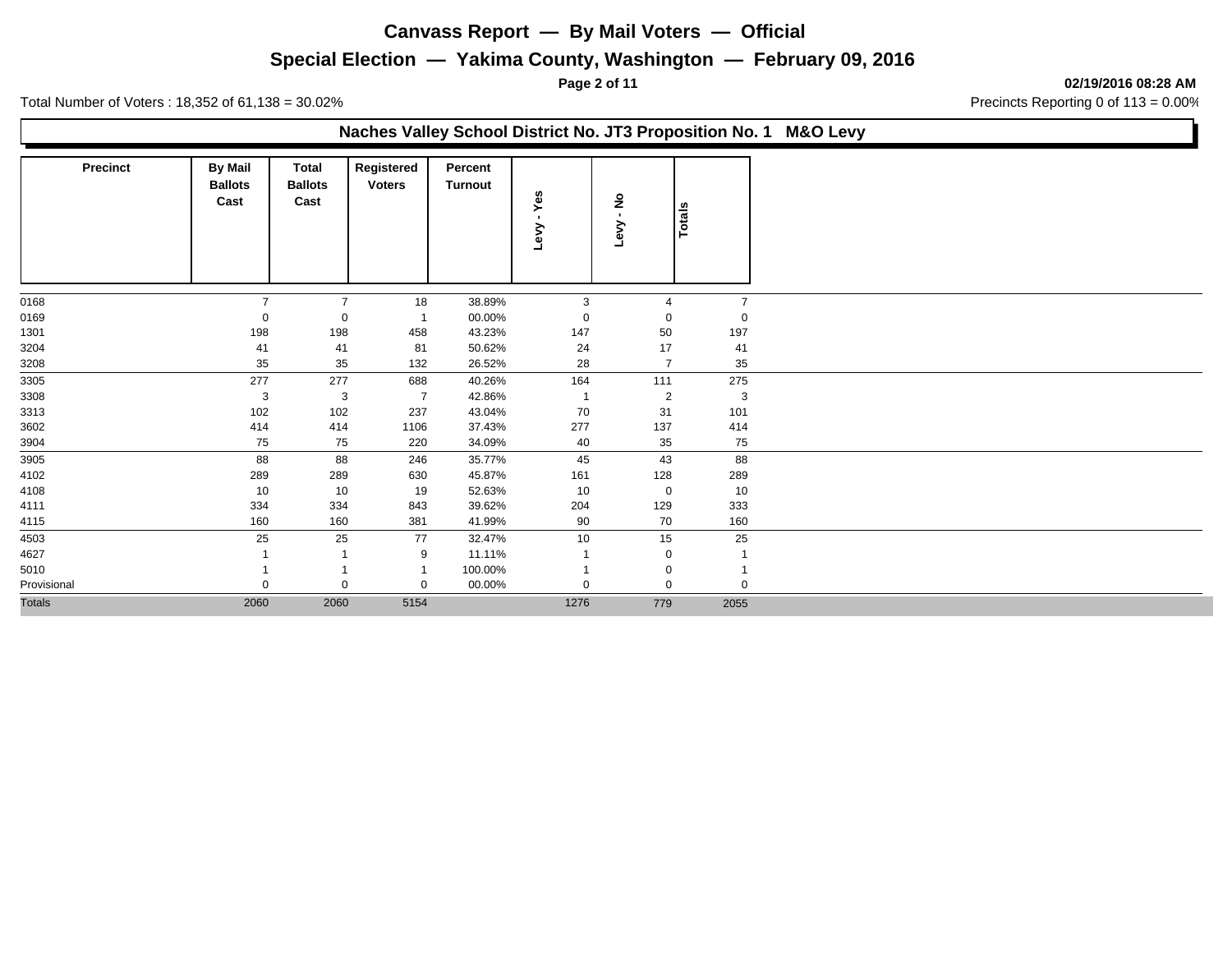### **Special Election — Yakima County, Washington — February 09, 2016**

**Page 3 of 11 02/19/2016 08:28 AM**

Total Number of Voters : 18,352 of 61,138 = 30.02% 2011 30 and 3000 and 3000 and 3000 and 3000 and 3000 and 3000 and 3000 and 3000 and 3000 and 3000 and 3000 and 3000 and 3000 and 3000 and 3000 and 3000 and 3000 and 3000 a

|                 |                                          |                                        |                             | Yakima School District No. 7 Proposition No. 1 M&O Levy |                |                |               |
|-----------------|------------------------------------------|----------------------------------------|-----------------------------|---------------------------------------------------------|----------------|----------------|---------------|
| <b>Precinct</b> | <b>By Mail</b><br><b>Ballots</b><br>Cast | <b>Total</b><br><b>Ballots</b><br>Cast | Registered<br><b>Voters</b> | Percent<br>Turnout                                      | Levy - Yes     | Levy - No      | <b>Totals</b> |
| 0101            | 101                                      | 101                                    | 407                         | 24.82%                                                  | 74             | 24             | 98            |
| 0102            | 33                                       | 33                                     | 246                         | 13.41%                                                  | 19             | 14             | 33            |
| 0103            | 83                                       | 83                                     | 492                         | 16.87%                                                  | 60             | 23             | 83            |
| 0104            | 30                                       | 30                                     | 228                         | 13.16%                                                  | 22             | 8              | 30            |
| 0105            | 60                                       | 60                                     | 416                         | 14.42%                                                  | 36             | 24             | 60            |
| 0110            | 267                                      | 267                                    | 772                         | 34.59%                                                  | 188            | 79             | 267           |
| 0111            | 197                                      | 197                                    | 756                         | 26.06%                                                  | 128            | 68             | 196           |
| 0112            | 40                                       | 40                                     | 331                         | 12.08%                                                  | 22             | 18             | 40            |
| 0113            | 136                                      | 136                                    | 926                         | 14.69%                                                  | 84             | 52             | 136           |
| 0116            | 112                                      | 112                                    | 527                         | 21.25%                                                  | 77             | 35             | 112           |
| 0118            | 88                                       | 88                                     | 333                         | 26.43%                                                  | 56             | 32             | 88            |
|                 | 97                                       | 97                                     |                             |                                                         |                | 37             |               |
| 0120<br>0123    | 31                                       | 31                                     | 815<br>261                  | 11.90%<br>11.88%                                        | 60<br>13       | 18             | $97\,$<br>31  |
| 0124            | 49                                       | 49                                     | 457                         | 10.72%                                                  | 28             | 20             | 48            |
| 0126            | 85                                       | 85                                     | 733                         | 11.60%                                                  | 54             | 31             | 85            |
|                 |                                          |                                        |                             |                                                         |                |                |               |
| 0127<br>0129    | 185<br>112                               | 185<br>112                             | 943<br>626                  | 19.62%<br>17.89%                                        | 122<br>75      | 63<br>37       | 185<br>112    |
|                 |                                          |                                        |                             |                                                         |                |                |               |
| 0130<br>0132    | 334<br>129                               | 334<br>129                             | 1070<br>529                 | 31.21%<br>24.39%                                        | 223<br>95      | 111<br>34      | 334<br>129    |
| 0133            | 362                                      | 362                                    | 1223                        | 29.60%                                                  | 261            | 100            | 361           |
|                 |                                          |                                        |                             |                                                         |                |                |               |
| 0134            | 433                                      | 433                                    | 1113                        | 38.90%                                                  | 321            | 112            | 433           |
| 0135            | 231                                      | 231                                    | 557                         | 41.47%                                                  | 191            | 40             | 231           |
| 0138            | 415                                      | 415                                    | 1044                        | 39.75%                                                  | 306            | 109            | 415           |
| 0139            | 361                                      | 361                                    | 928                         | 38.90%                                                  | 254            | 106            | 360           |
| 0140            | 179                                      | 179                                    | 1020                        | 17.55%                                                  | 109            | 70             | 179           |
| 0142            | 154                                      | 154                                    | 490                         | 31.43%                                                  | 88             | 65             | 153           |
| 0143            | 63                                       | 63                                     | 344                         | 18.31%                                                  | 35             | 28             | 63            |
| 0144            | 3                                        | 3                                      | $\overline{4}$              | 75.00%                                                  | $\overline{2}$ | $\overline{1}$ | $\mathbf{3}$  |
| 0145            | 122                                      | 122                                    | 704                         | 17.33%                                                  | 67             | 55             | 122           |
| 0150            | 116                                      | 116                                    | 695                         | 16.69%                                                  | 69             | 47             | 116           |
| 0153            | 226                                      | 226                                    | 794                         | 28.46%                                                  | 142            | 83             | 225           |
| 0154            | 246                                      | 246                                    | 1075                        | 22.88%                                                  | 146            | 100            | 246           |
| 0155            | 291                                      | 291                                    | 804                         | 36.19%                                                  | 206            | 85             | 291           |
| 0156            | 111                                      | 111                                    | 615                         | 18.05%                                                  | 71             | 40             | 111           |
| 0158            | 84                                       | 84                                     | 431                         | 19.49%                                                  | 35             | 49             | 84            |
| 0162            | 67                                       | 67                                     | 257                         | 26.07%                                                  | 48             | 19             | 67            |
| 0167            | 274                                      | 274                                    | 704                         | 38.92%                                                  | 174            | 100            | 274           |
| 0168            | 314                                      | 314                                    | 698                         | 44.99%                                                  | 213            | 101            | 314           |
| 0169            | 417                                      | 417                                    | 1040                        | 40.10%                                                  | 279            | 137            | 416           |
| 0170            | 126                                      | 126                                    | 438                         | 28.77%                                                  | 83             | 43             | 126           |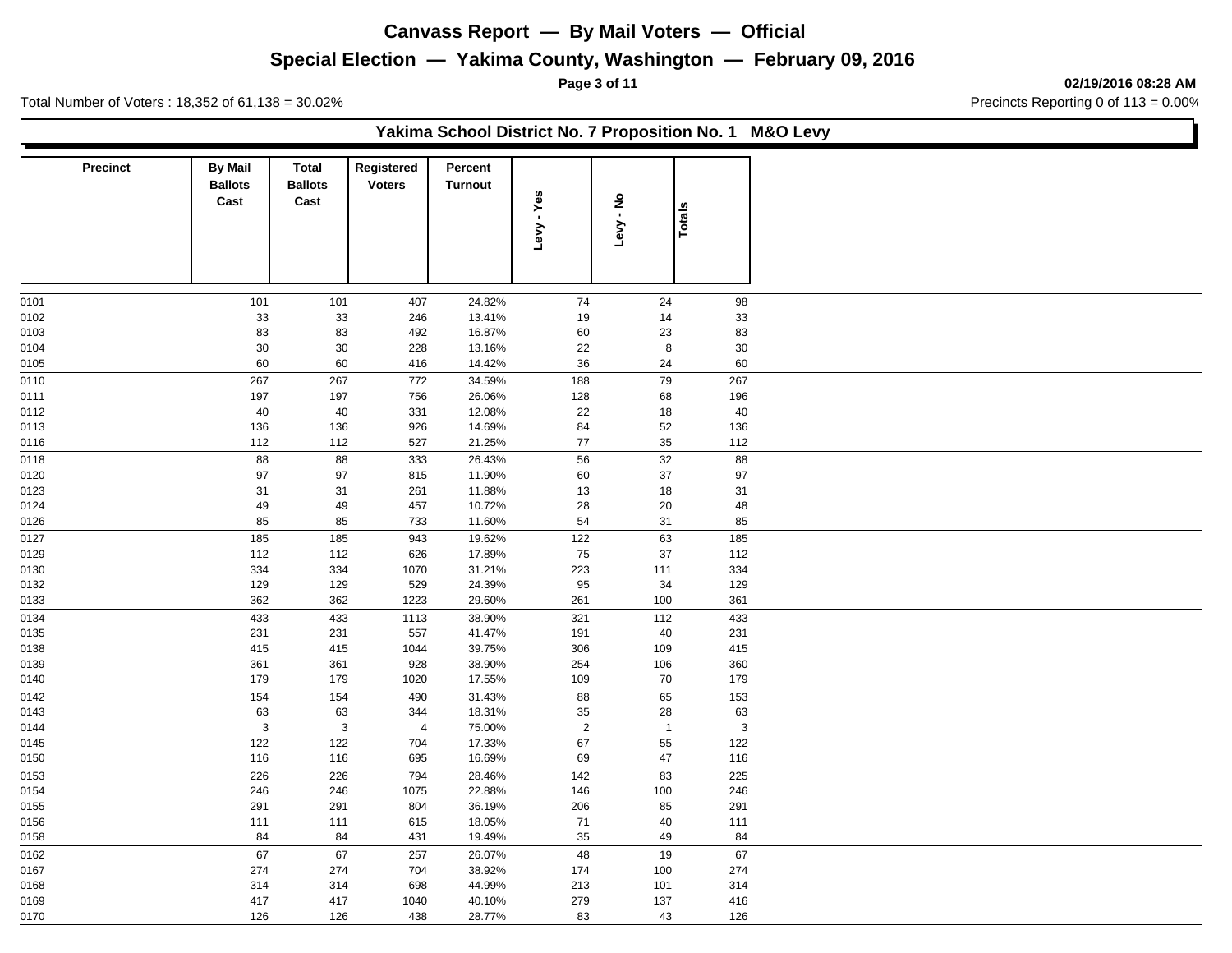### **Special Election — Yakima County, Washington — February 09, 2016**

**Page 4 of 11 02/19/2016 08:28 AM**

Total Number of Voters : 18,352 of 61,138 = 30.02% 2011 30 and 3000 and 3000 and 3000 and 3000 and 3000 and 3000 and 3000 and 3000 and 3000 and 3000 and 3000 and 3000 and 3000 and 3000 and 3000 and 3000 and 3000 and 3000 a

### **Yakima School District No. 7 Proposition No. 1 M&O Levy**

| <b>Precinct</b> | <b>By Mail</b><br><b>Ballots</b><br>Cast | Total<br><b>Ballots</b><br>Cast | Registered<br><b>Voters</b> | Percent<br><b>Turnout</b> | Yes<br>≩<br>۵ | $\frac{1}{2}$ | Totals      |
|-----------------|------------------------------------------|---------------------------------|-----------------------------|---------------------------|---------------|---------------|-------------|
| 0171            | 129                                      | 129                             | 330                         | 39.09%                    | 83            | 46            | 129         |
| 0173            | 195                                      | 195                             | 637                         | 30.61%                    | 142           | 53            | 195         |
| 0175            | 137                                      | 137                             | 407                         | 33.66%                    | 88            | 48            | 136         |
| 0179            | 39                                       | 39                              | 100                         | 39.00%                    | 26            | 13            | 39          |
| 0184            | 227                                      | 227                             | 984                         | 23.07%                    | 145           | 82            | 227         |
| 2301            | 31                                       | 31                              | 170                         | 18.24%                    | 16            | 15            | 31          |
| 2306            | 167                                      | 167                             | 919                         | 18.17%                    | 96            | 71            | 167         |
| 3602            | $\mathbf 0$                              | $\mathbf 0$                     | 4                           | 00.00%                    | 0             | $\mathbf 0$   | $\mathbf 0$ |
| 4601            | 103                                      | 103                             | 281                         | 36.65%                    | 67            | 36            | 103         |
| 4624            | 83                                       | 83                              | 262                         | 31.68%                    | 38            | 45            | 83          |
| Provisional     | $\Omega$                                 | $\mathbf 0$                     | 0                           | 00.00%                    | $\mathbf{0}$  | $\mathbf{0}$  | $\mathbf 0$ |
| <b>Totals</b>   | 7875                                     | 7875                            | 29940                       |                           | 5237          | 2627          | 7864        |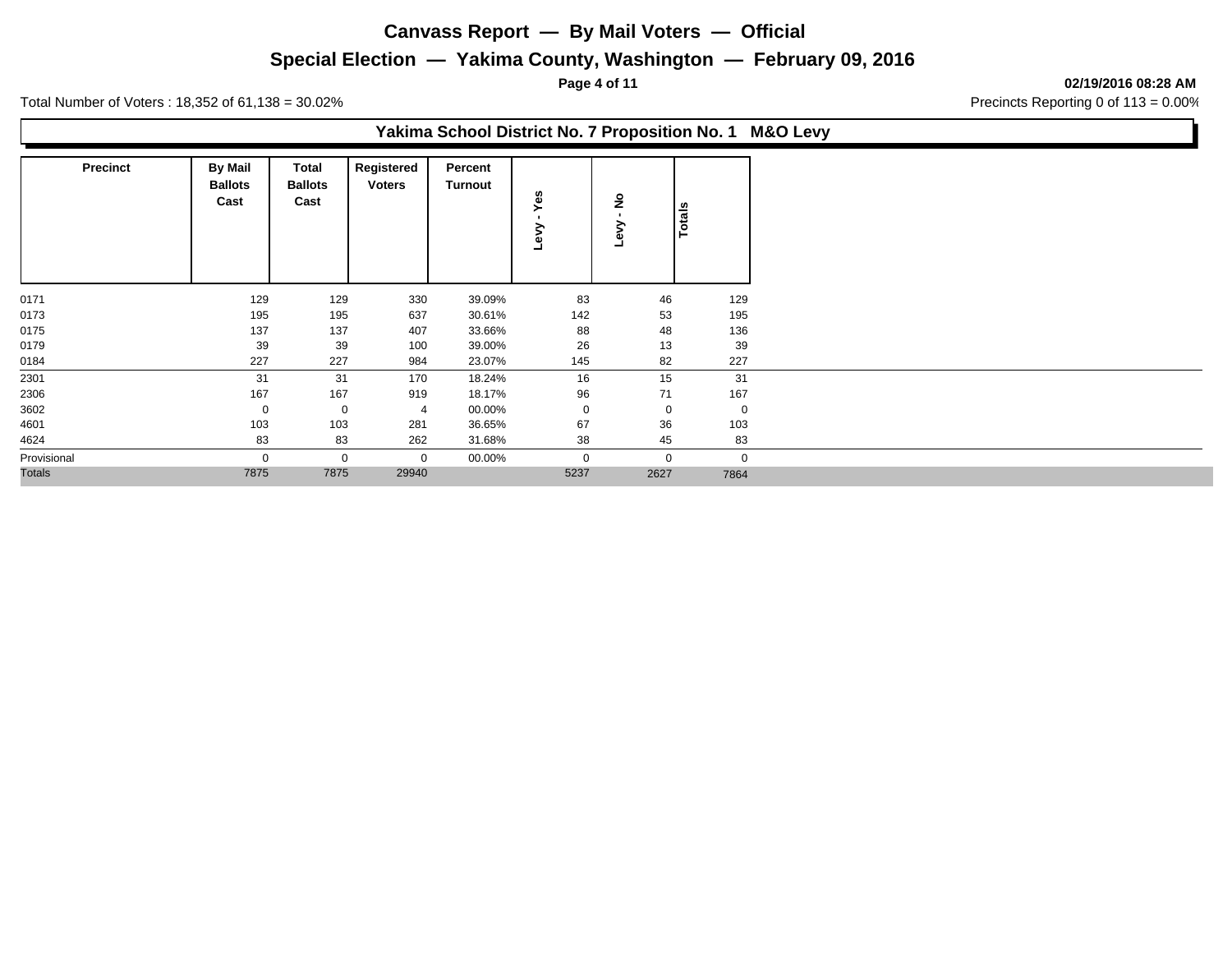### **Special Election — Yakima County, Washington — February 09, 2016**

**Page 5 of 11 02/19/2016 08:28 AM**

Total Number of Voters : 18,352 of 61,138 = 30.02% 2011 30 and 3000 and 3000 and 3000 and 3000 and 3000 and 3000 and 3000 and 3000 and 3000 and 3000 and 3000 and 3000 and 3000 and 3000 and 3000 and 3000 and 3000 and 3000 a

### **Wahluke School District No. 73 Proposition No. 1 M&O Levy**

| <b>Precinct</b> | By Mail<br><b>Ballots</b><br>Cast | Total<br><b>Ballots</b><br>Cast | Registered<br><b>Voters</b> | Percent<br>Turnout | n<br>C.<br>œ  | $\circ$<br>- | otals         |
|-----------------|-----------------------------------|---------------------------------|-----------------------------|--------------------|---------------|--------------|---------------|
| 5202            | $\sim$                            | $\sim$                          | 6                           | 33.33%             | $\mathcal{D}$ | U            | $\sim$        |
| Provisional     |                                   | $\Omega$                        | $\Omega$                    | 00.00%             |               | U            |               |
| <b>Totals</b>   | $\mathcal{P}$                     |                                 | 2<br>$6\overline{6}$        |                    |               |              | 2<br>$\Omega$ |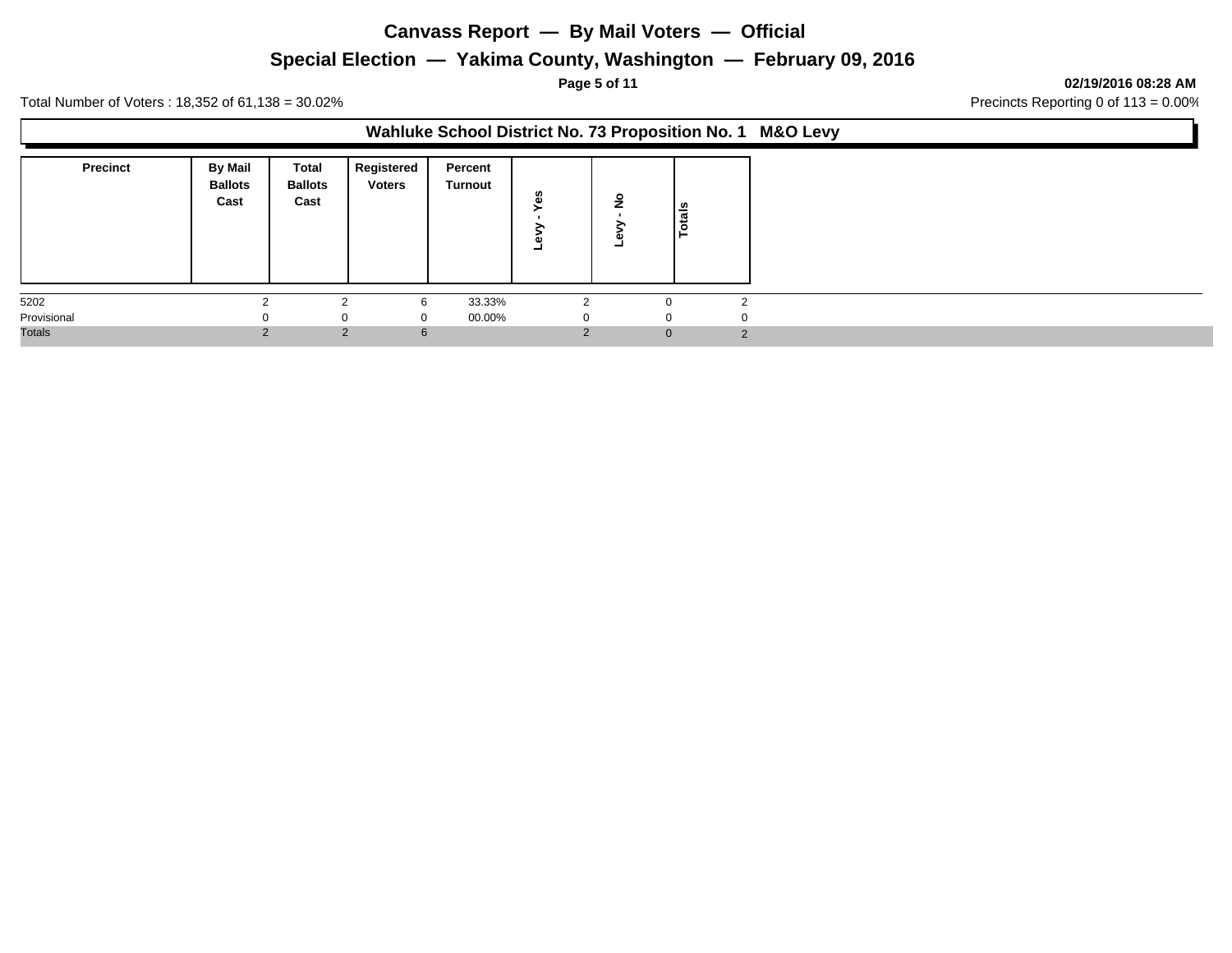### **Special Election — Yakima County, Washington — February 09, 2016**

**Page 6 of 11 02/19/2016 08:28 AM**

Total Number of Voters : 18,352 of 61,138 = 30.02% 2011 30 and 3000 and 3000 and 3000 and 3000 and 3000 and 3000 and 3000 and 3000 and 3000 and 3000 and 3000 and 3000 and 3000 and 3000 and 3000 and 3000 and 3000 and 3000 a

### **Selah School District No. 119 Proposition No. 1 M&O Levy**

| <b>Precinct</b> | <b>By Mail</b><br><b>Ballots</b><br>Cast | <b>Total</b><br><b>Ballots</b><br>Cast | Registered<br><b>Voters</b> | Percent<br>Turnout | - Yes<br>Levy  | ៓<br>វិ<br>Levy | Totals         |
|-----------------|------------------------------------------|----------------------------------------|-----------------------------|--------------------|----------------|-----------------|----------------|
| 1501            | 191                                      | 191                                    | 813                         | 23.49%             | 111            | 80              | 191            |
| 1502            | 365                                      | 365                                    | 1051                        | 34.73%             | 262            | 103             | 365            |
| 1503            | 333                                      | 333                                    | 873                         | 38.14%             | 245            | 88              | 333            |
| 1504            | 368                                      | 368                                    | 1005                        | 36.62%             | 247            | 121             | 368            |
| 3306            | 125                                      | 125                                    | 414                         | 30.19%             | 69             | 56              | 125            |
| 3504            | $\mathbf 0$                              | $\mathbf 0$                            | $\mathbf 0$                 | 00.00%             | $\mathbf 0$    | $\mathbf 0$     | $\mathbf 0$    |
| 3602            | 18                                       | 18                                     | 36                          | 50.00%             | 14             | $\overline{4}$  | 18             |
| 3901            | 328                                      | 328                                    | 941                         | 34.86%             | 159            | 169             | 328            |
| 3903            | 509                                      | 509                                    | 1401                        | 36.33%             | 284            | 224             | 508            |
| 4108            | 194                                      | 194                                    | 494                         | 39.27%             | 131            | 62              | 193            |
| 4112            | 447                                      | 447                                    | 1123                        | 39.80%             | 285            | 161             | 446            |
| 4115            | $\overline{2}$                           | $\overline{2}$                         | 3                           | 66.67%             | $\overline{2}$ | $\mathbf 0$     | $\overline{2}$ |
| 4402            | 178                                      | 178                                    | 506                         | 35.18%             | 115            | 63              | 178            |
| 4501            | 3                                        | 3                                      | 6                           | 50.00%             | 3              | $\mathbf 0$     | 3              |
| 4602            | 145                                      | 145                                    | 419                         | 34.61%             | 92             | 52              | 144            |
| 4603            | 325                                      | 325                                    | 826                         | 39.35%             | 219            | 106             | 325            |
| 4604            | 137                                      | 137                                    | 347                         | 39.48%             | 85             | 51              | 136            |
| 4605            | 3                                        | 3                                      | 8                           | 37.50%             | $\overline{2}$ | $\overline{1}$  | 3              |
| 4608            | 35                                       | 35                                     | 87                          | 40.23%             | 19             | 16              | 35             |
| 4625            | $\overline{4}$                           | $\overline{4}$                         | 15                          | 26.67%             | $\overline{2}$ | 2               | $\overline{4}$ |
| 5016            | 162                                      | 162                                    | 480                         | 33.75%             | 114            | 48              | 162            |
| Provisional     | 0                                        | $\mathbf 0$                            | $\mathbf 0$                 | 00.00%             | $\mathbf 0$    | $\mathbf 0$     | $\mathbf 0$    |
| <b>Totals</b>   | 3872                                     | 3872                                   | 10848                       |                    | 2460           | 1407            | 3867           |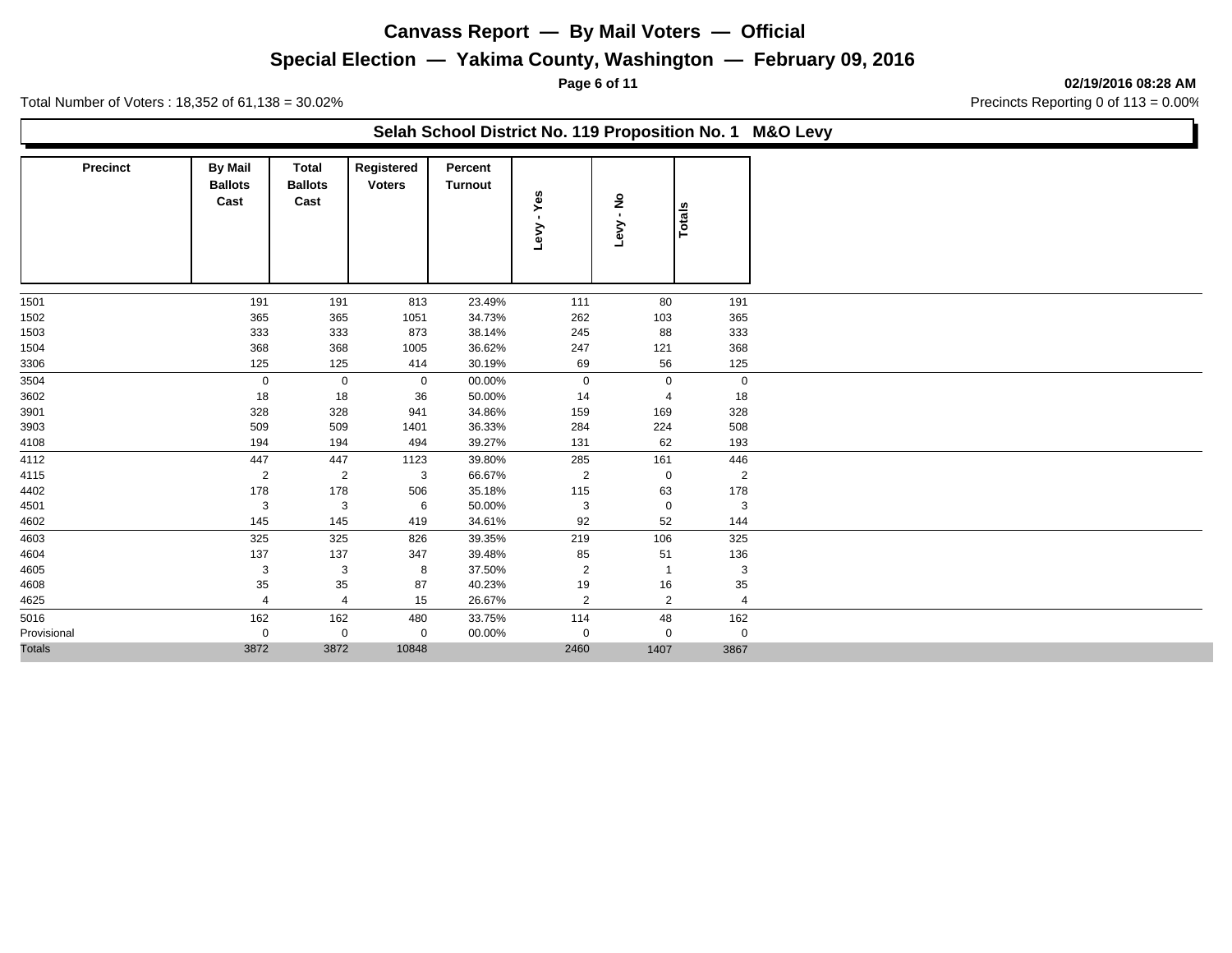### **Special Election — Yakima County, Washington — February 09, 2016**

**Page 7 of 11 02/19/2016 08:28 AM**

Total Number of Voters : 18,352 of 61,138 = 30.02% 2011 30 and 3000 and 3000 and 3000 and 3000 and 3000 and 3000 and 3000 and 3000 and 3000 and 3000 and 3000 and 3000 and 3000 and 3000 and 3000 and 3000 and 3000 and 3000 a

#### **Mabton School District No. 120 Proposition No. 1 M&O Levy**

| <b>Precinct</b> | <b>By Mail</b><br><b>Ballots</b><br>Cast | Total<br><b>Ballots</b><br>Cast | Registered<br><b>Voters</b> | Percent<br>Turnout | w<br>ω | ۽  | otals |
|-----------------|------------------------------------------|---------------------------------|-----------------------------|--------------------|--------|----|-------|
| 0901            | 89                                       | 89                              | 565                         | 15.75%             | 48     | 41 | 89    |
| 3105            | 22                                       | 22                              | 93                          | 23.66%             | 10     | 12 | 22    |
| 3601            | 16                                       | 16                              | 34                          | 47.06%             | 6      | 10 | 16    |
| 4002            | 85                                       | 85                              | 304                         | 27.96%             | 49     | 36 | 85    |
| Provisional     |                                          | $\Omega$                        | 0                           | 00.00%             |        |    | 0     |
| <b>Totals</b>   | 212                                      | 212                             | 996                         |                    | 113    | 99 | 212   |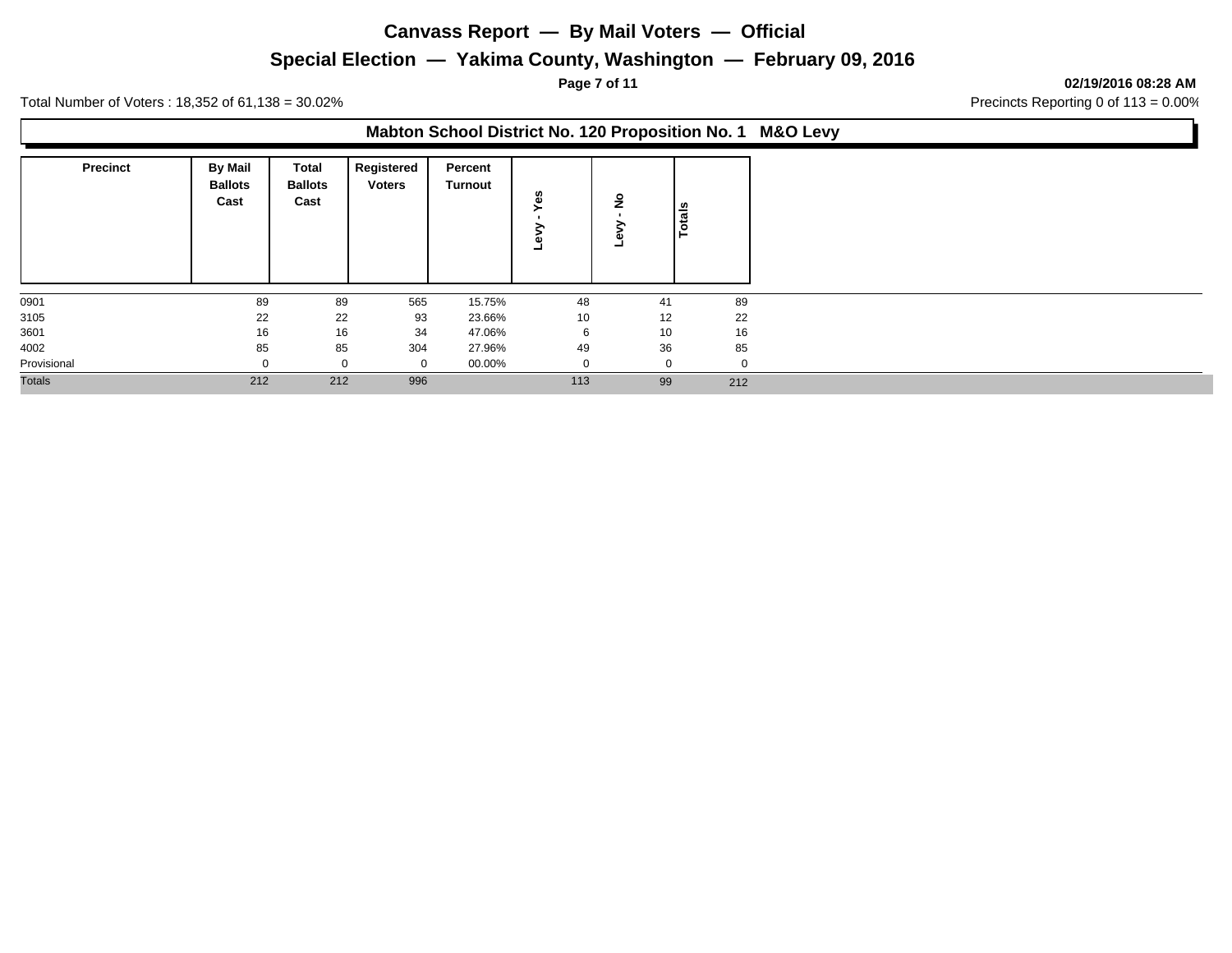### **Special Election — Yakima County, Washington — February 09, 2016**

**Page 8 of 11 02/19/2016 08:28 AM**

Total Number of Voters: 18,352 of 61,138 = 30.02% Contract 2000 Precincts Reporting 0 of 113 = 0.00%

### **Sunnyside School District No. 201 Proposition No. 1 M&O Levy**

| <b>Precinct</b> | <b>By Mail</b><br><b>Ballots</b><br>Cast | Total<br><b>Ballots</b><br>Cast | Registered<br><b>Voters</b> | Percent<br>Turnout | Yes<br>$\blacksquare$<br>Геv | $\epsilon$<br>Levy | Totals         |
|-----------------|------------------------------------------|---------------------------------|-----------------------------|--------------------|------------------------------|--------------------|----------------|
| 1701            | 151                                      | 151                             | 917                         | 16.47%             | 112                          | 39                 | 151            |
| 1702            | 25                                       | 25                              | 44                          | 56.82%             | 18                           | $\overline{7}$     | 25             |
| 1703            | 173                                      | 173                             | 717                         | 24.13%             | 108                          | 65                 | 173            |
| 1704            | 0                                        | 0                               | $\mathbf 0$                 | 00.00%             | 0                            | $\mathbf 0$        | $\mathbf 0$    |
| 1705            | 315                                      | 315                             | 717                         | 43.93%             | 228                          | 87                 | 315            |
| 1706            | 219                                      | 219                             | 1119                        | 19.57%             | 146                          | 73                 | 219            |
| 1708            | 155                                      | 155                             | 872                         | 17.78%             | 93                           | 62                 | 155            |
| 3304            | 4                                        | $\overline{4}$                  | 14                          | 28.57%             | $\overline{2}$               | $\overline{2}$     | $\overline{4}$ |
| 4109            | 332                                      | 332                             | 1077                        | 30.83%             | 206                          | 126                | 332            |
| 4303            | 99                                       | 99                              | 256                         | 38.67%             | 56                           | 43                 | 99             |
| 4615            | 184                                      | 184                             | 663                         | 27.75%             | 107                          | 77                 | 184            |
| 4616            | 110                                      | 110                             | 293                         | 37.54%             | 56                           | 54                 | 110            |
| 4618            | 129                                      | 129                             | 432                         | 29.86%             | 77                           | 52                 | 129            |
| 4628            | 58                                       | 58                              | 248                         | 23.39%             | 30                           | 28                 | 58             |
| 5001            | 74                                       | 74                              | 242                         | 30.58%             | 41                           | 33                 | 74             |
| Provisional     | 0                                        | $\mathbf{0}$                    | $\mathbf 0$                 | 00.00%             | $\mathbf 0$                  | $\mathbf 0$        | $\mathbf 0$    |
| <b>Totals</b>   | 2028                                     | 2028                            | 7611                        |                    | 1280                         | 748                | 2028           |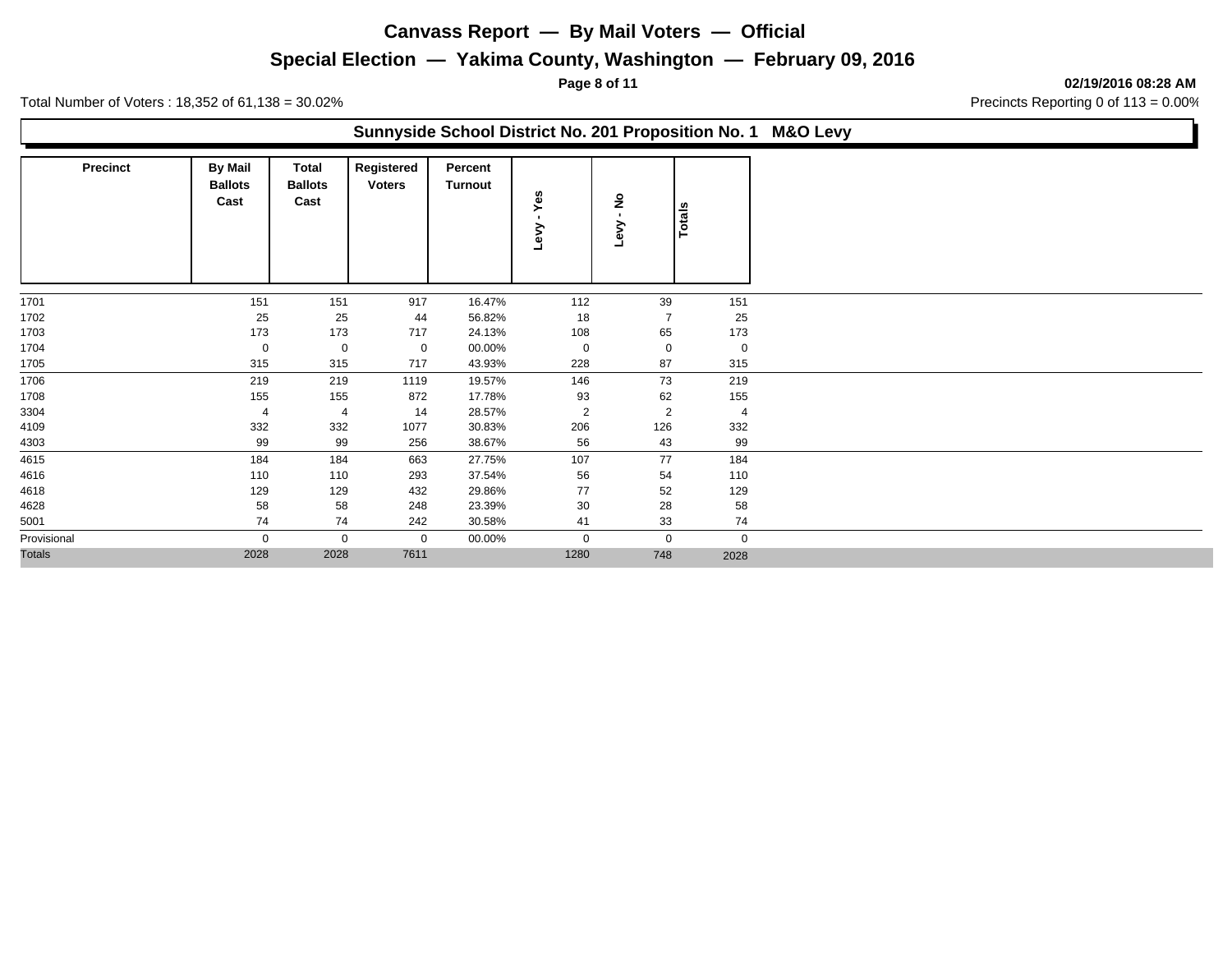## **Special Election — Yakima County, Washington — February 09, 2016**

**Page 9 of 11 02/19/2016 08:28 AM**

Total Number of Voters: 18,352 of 61,138 = 30.02% Contract 2000 Precincts Reporting 0 of 113 = 0.00%

#### **Highland School District No. 203 Proposition No. 1 M&O Levy**

| <b>Precinct</b> | <b>By Mail</b><br><b>Ballots</b><br>Cast | Total<br><b>Ballots</b><br>Cast | Registered<br><b>Voters</b> | Percent<br>Turnout | Yes<br>Γeν     | $\frac{1}{2}$  | Totals         |
|-----------------|------------------------------------------|---------------------------------|-----------------------------|--------------------|----------------|----------------|----------------|
|                 |                                          |                                 |                             |                    |                |                |                |
| 1901            | 110                                      | 110                             | 381                         | 28.87%             | 72             | 38             | 110            |
| 3305            | 2                                        | $\overline{2}$                  | 5                           | 40.00%             | $\overline{2}$ | 0              | $\overline{2}$ |
| 3308            | 293                                      | 293                             | 746                         | 39.28%             | 174            | 118            | 292            |
| 3904            | 5                                        | 5                               | 9                           | 55.56%             | 3              | $\overline{2}$ | 5              |
| 4101            | 125                                      | 125                             | 289                         | 43.25%             | 78             | 47             | 125            |
| 4104            | 211                                      | 211                             | 604                         | 34.93%             | 122            | 88             | 210            |
| 4609            | 123                                      | 123                             | 306                         | 40.20%             | 85             | 38             | 123            |
| 4626            | 6                                        | 6                               | 39                          | 15.38%             | 5              |                | 6              |
| 4627            | 92                                       | 92                              | 221                         | 41.63%             | 65             | 27             | 92             |
| 5010            |                                          |                                 | 8                           | 87.50%             | $\overline{ }$ | $\mathbf 0$    |                |
| Provisional     | $\Omega$                                 | $\mathbf 0$                     | $\mathbf 0$                 | 00.00%             | $\mathbf 0$    | $\mathbf{0}$   | $\mathbf 0$    |
| <b>Totals</b>   | 974                                      | 974                             | 2608                        |                    | 613            | 359            | 972            |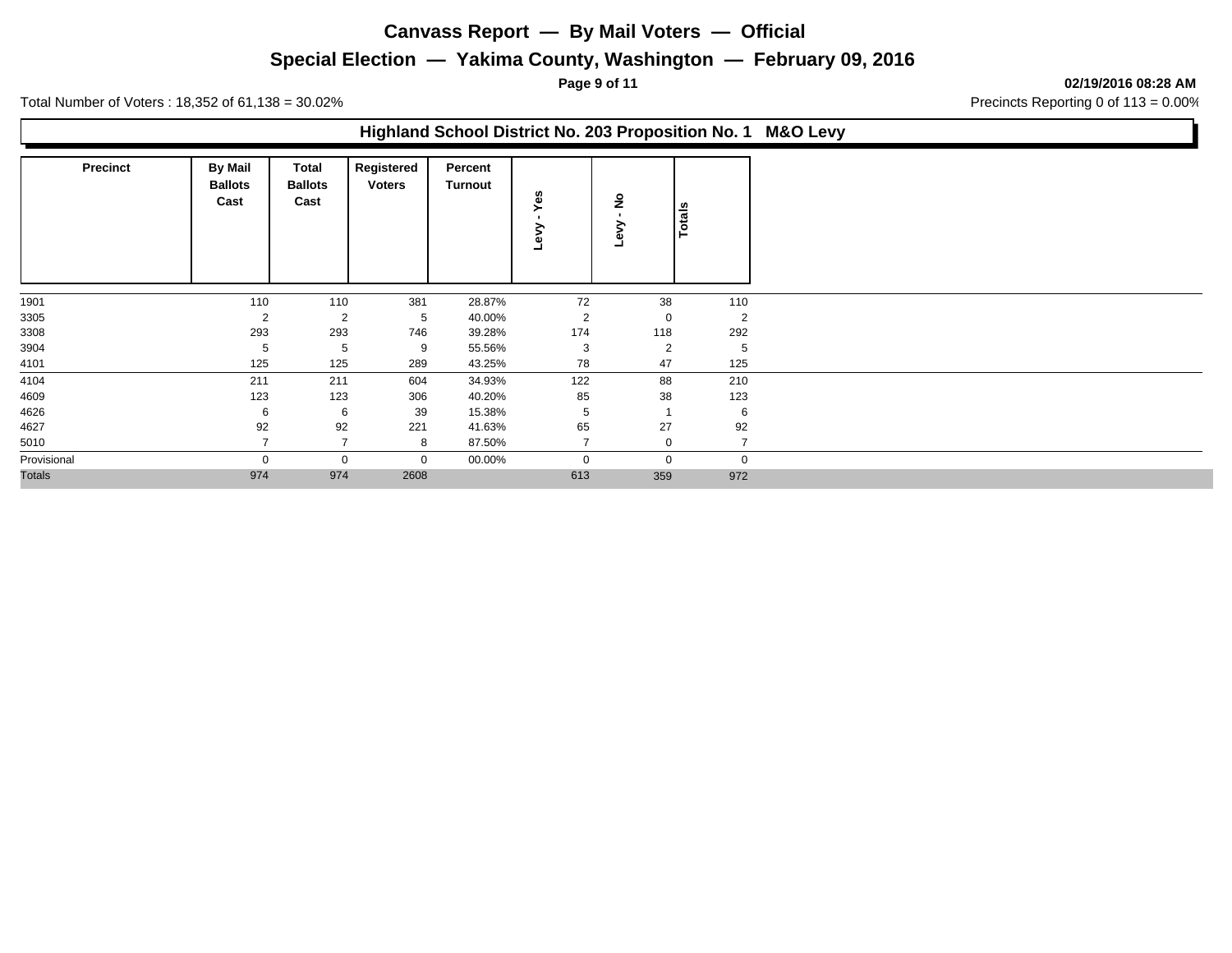## **Special Election — Yakima County, Washington — February 09, 2016**

**Page 10 of 11 02/19/2016 08:28 AM**

Total Number of Voters: 18,352 of 61,138 = 30.02% Contract 2000 Precincts Reporting 0 of 113 = 0.00%

### **Zillah School District No. 205 Proposition No. 1 M&O Levy**

| <b>Precinct</b> | <b>By Mail</b><br><b>Ballots</b><br>Cast | Total<br><b>Ballots</b><br>Cast | Registered<br><b>Voters</b> | Percent<br><b>Turnout</b> | n<br>ω       | ے           | otals       |
|-----------------|------------------------------------------|---------------------------------|-----------------------------|---------------------------|--------------|-------------|-------------|
| 2701            | 502                                      | 502                             | 1345                        | 37.32%                    | 381          | 121         | 502         |
| 3311            | 479                                      | 479                             | 1196                        | 40.05%                    | 307          | 172         | 479         |
| 4003            |                                          | $\mathbf 0$                     | 0                           | 00.00%                    | $\mathbf{0}$ | $\mathbf 0$ | $\mathbf 0$ |
| Provisional     |                                          |                                 | $\Omega$                    | 00.00%                    | $\Omega$     | $\Omega$    | $\Omega$    |
| <b>Totals</b>   | 981                                      | 981                             | 2541                        |                           | 688          | 293         | 981         |